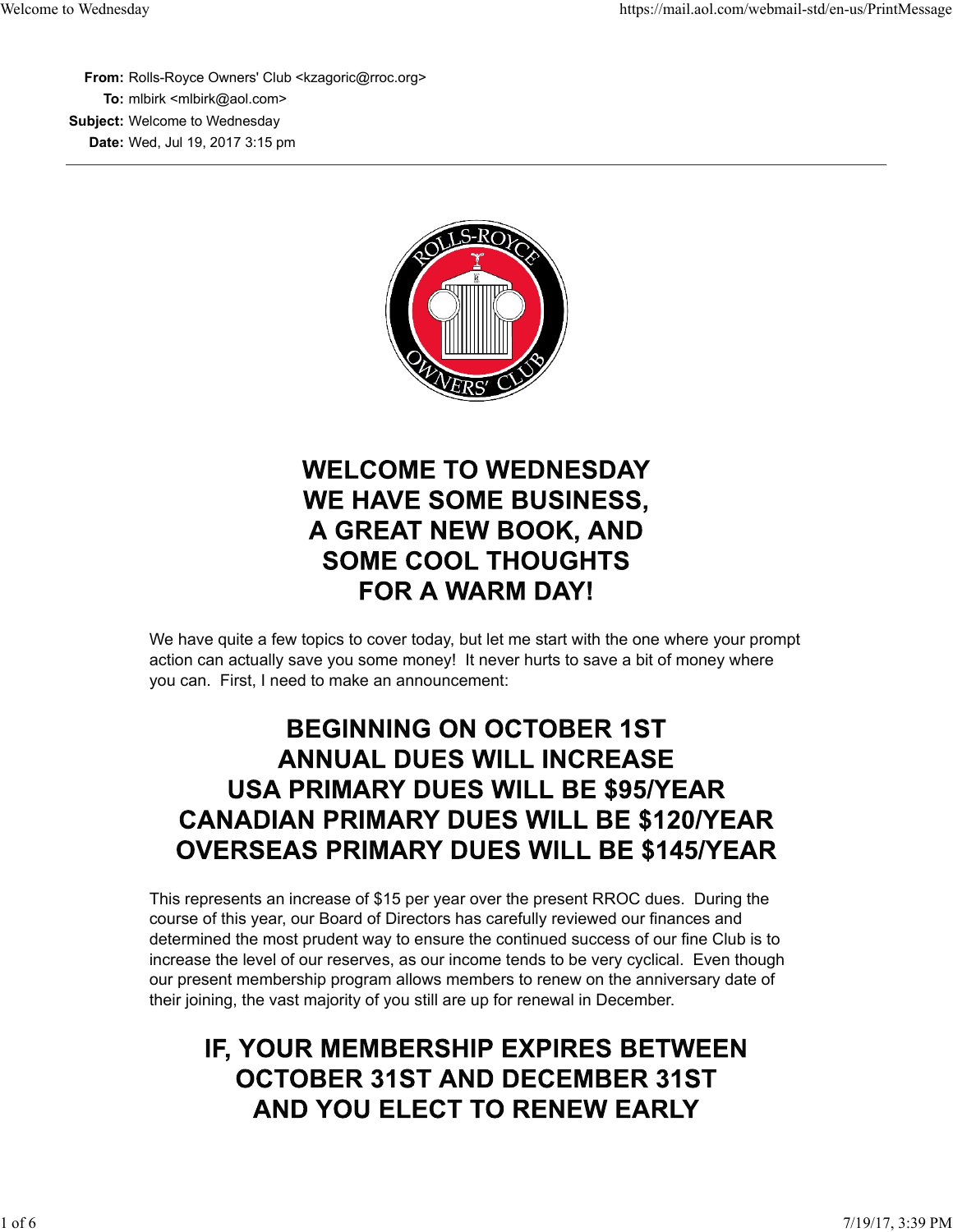#### BY PAYING PRIOR TO SEPTEMBER 30TH... YOU CAN RENEW AT THE PRESENT \$80 RATE!

We are working hard to ensure a sound financial future for the Rolls-Royce Owners' Club and we need your cooperation to do it. Membership is only part of the income stream for the Club, but it is one that must be periodically adjusted to see that it safely covers our cost of operations, so that we can continue to provide the fine services and member benefits that you have come to expect from the RROC. If your membership will be expiring during the 4th quarter and you wish to take advantage of the present renewal rates, all you need do is login to our website at **www.RROC.org** and click on the "Membership Renewal" link. If you have any questions or would prefer to renew by phone, please call Headquarters at (717) 679-4671. Any of our Staff will be glad to help you.

One more thing, we are required by the IRS to inform you:

*Contributions or gifts to the RROC are not tax deductible as charitable donations. Dues paid to the RROC may not be deducted as charitable donations on your personal income taxes.*

# **DID SOMETHING WONDERFUL ARRIVE IN YOUR MAIL RECENTLY?**



Yes, I suspect most of you have now received the 2017 edition of the RROC Yearbook,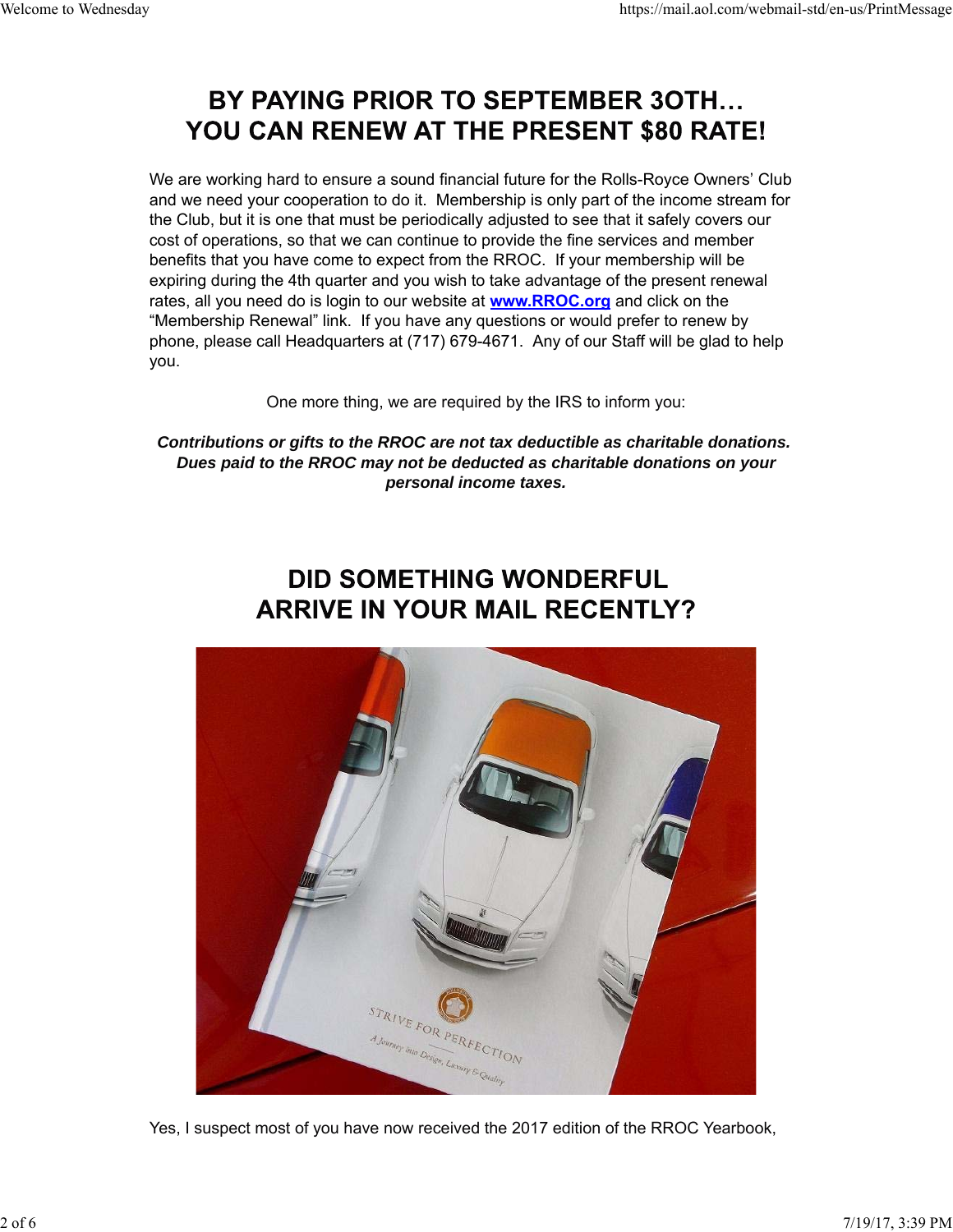this year entitled STRIVE FOR PERFECTION, A Journey into Design, Luxury, & Quality. Mine arrived at my home very shortly after I returned from our Annual Meet in French Lick. The book itself is very handsome, beautifully produced and laid out. Its editorials on Rolls-Royce and Bentley vehicles are expertly written and beautifully illustrated. Its broad spectrum of coverage on other luxury lifestyle topics, is at the very least an eye opener! As they have for the past four years, Richard Freed, and his staff at St. James's House in England have outdone themselves again this year. From all of us in the RROC we thank our partners at St. James's House.

# **DO I PAY FOR THIS BOOK? WHY HAVE I RECEIVED MORE THAN ONE?**

I have received numerous emails from members around the world saying thanks for this fantastic book and stating just how wonderful they thought it was. But I have also had some emails from members who were asking questions about the Yearbook. The most common are the two questions above, and it is my pleasure to explain exactly how this all works.

Let me start by saying that the RROC Yearbook costs you absolutely NOTHING, postage included! In fact, the Yearbook actually generates a positive monthly cash flow for the Club to help offset our general operating expenses. How can that be? Because St. James's House is a publishing house who contracts with organizations like the RROC to produce custom books that go out to their memberships and then has a professional staff that searches the world for advertising partners who are looking to place their products in front of a discerning audience like you. St James's House pays the RROC a royalty for being able to publish a book for our members.

In addition to these Yearbook sponsors having their offerings appear in the book, many of them agree to come and display their wares in the World of Luxury that we have each year at our Annual Meet. And, Sponsors also get to participate at the Yearbook Launch & Senior Awards Champagne Reception on Judging Day. I know that those activities have been a big hit during our past four Annual Meets for everyone who attends.



OK, I AM HAPPY THAT IT'S FREE **BUT WHY DID I GET TWO?**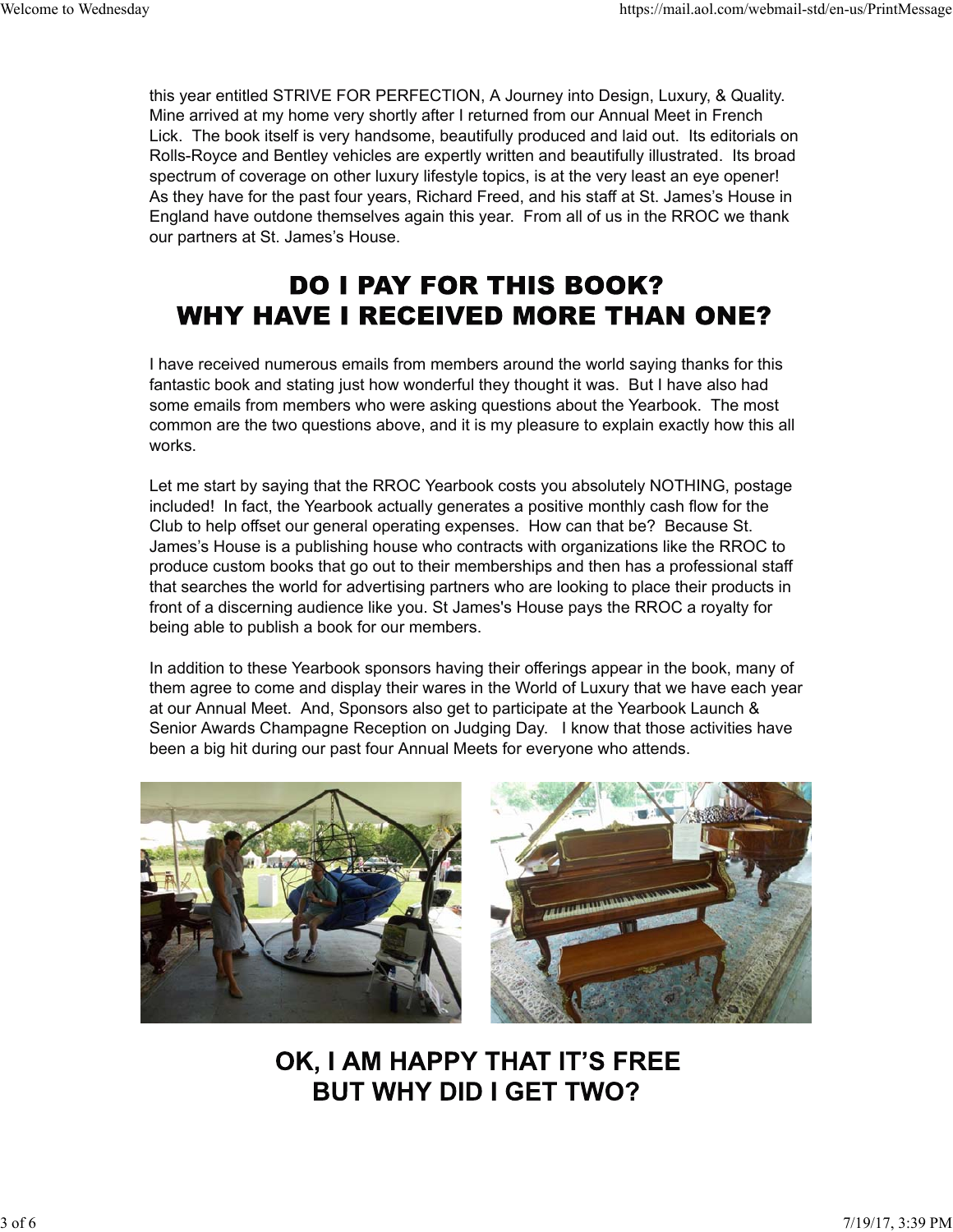The RROC Yearbook is designed to be something of a "Coffee Table" Book, the kind of book that is large, attractive, and likely to be looked at if you place it where others can see it. It is likely the one publication we offer that would be of great interest to your friends who are not RROC members! You don't need to be a member to appreciate all that is in the Yearbook.

Those of you with spouse/partner memberships get two copies. To be honest, our partners at St. James's House, and even the RROC will be just as happy if you take any copy you believe is surplus to your needs and give it to someone you believe will enjoy it! We believe it is a great calling card for our Club. Why not give a copy to a friend in the Ferrari Owners' Club or the Porsche Club? A few people I know gave a copy to their parents… We are very proud of the Yearbook and the more people who see them, the better. The last time I was in BMW headquarter (where Rolls-Royce Motor Cars NA is situated), I casually left a copy in their lobby!

We hope you all like and enjoy the 2017 Yearbook. A great deal of work goes into it. The automotive side is handled quite capably by our own Sabu Advani, Editor of Flying Lady, and the rest is handled by the staff at St. James's House. It represents, we believe, a very nice member benefit…at no expense to our members…and even generates some income for our Club. If you have not yet sat down to go through it, please take the time to do so.

### THINK ABOUT A DRIVE IN THE COUNTRY ON A COOL FALL DAY... **NOW, THINK....EAST OR WEST?**

It is never too early to think about what you want to do next. If part of your enjoyment includes Touring, the RROC is pleased to be offering, not one, but two National Tours this Fall. Both take place during the month of September, but they could hardly be further apart geographically and still be on the same continent. For those of you who favor activities on the East Coast we have the Brandywine Fall Tour which runs Sunday, September 10th and concludes on the evening of Friday, September 15th. This Tour will visit the fabulous gardens, historic sites, architectural wonders, and fine foods of the Central Eastern Coast…in the states of Delaware, Maryland, and Pennsylvania.

### **Brandywine Tour Itinerary**

#### **Brandywine Tour Registration Form**

If your geographical preference runs more Pacific oriented, we are pleased to be able to offer up The Enchanting BC Tour. This Tour, starts in beautiful Vancouver, British Columbia on September 9th and winds its way out of the city and into the striking Canadian Northwest. You will see fantastic vistas, great roads with light traffic, eat wonderful delicacies…and see things that are even listed in our guidebook as a "surprise". This is not a hub and spoke type Tour….you actually start in one wonderful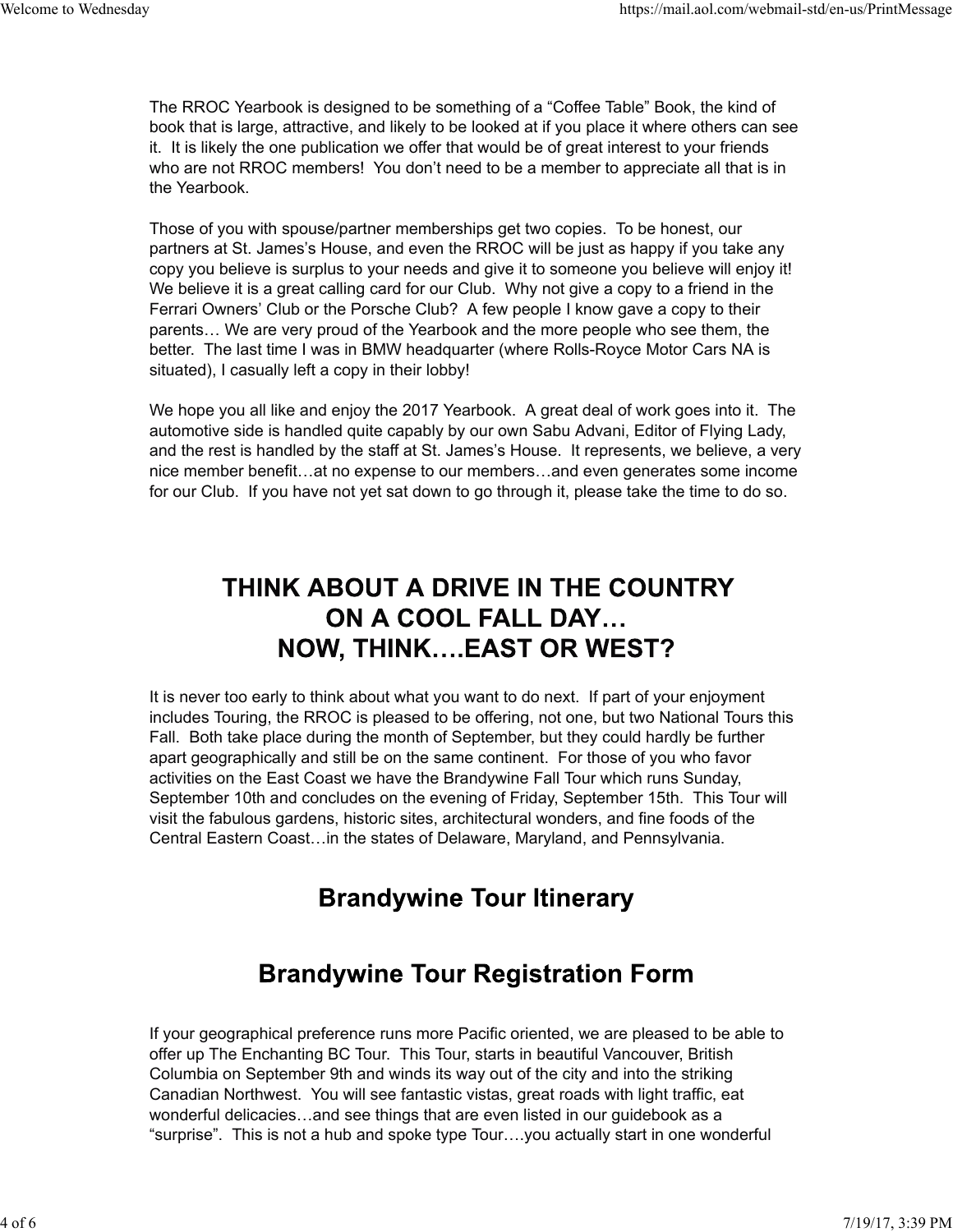place and end up 8 days later somewhere else!

### **Enchanting BC Tour Registration Form**

Believe it or not, both of these Tours are approaching with some speed now! They are both worth considering and now is the time to reserve a space on the Tour and still get your hotel reservations. The only problem I can see is deciding in which one you should participate ….because no one can possibly do both!

What a happy decision to have to make!

Have a great time until we speak again….and I think that will be next week.

All the best,

Bob Austin Executive Director r.austin@rroc.org



Copyright ©2017 by the Rolls-Royce Owners' Club Contact information for the RROC: 191 Hempt Road, Mechanicsburg PA 17050 phone (717)697-4671 fax (717)697-7820 email address rrochq@rroc.org web address www.RROC.org